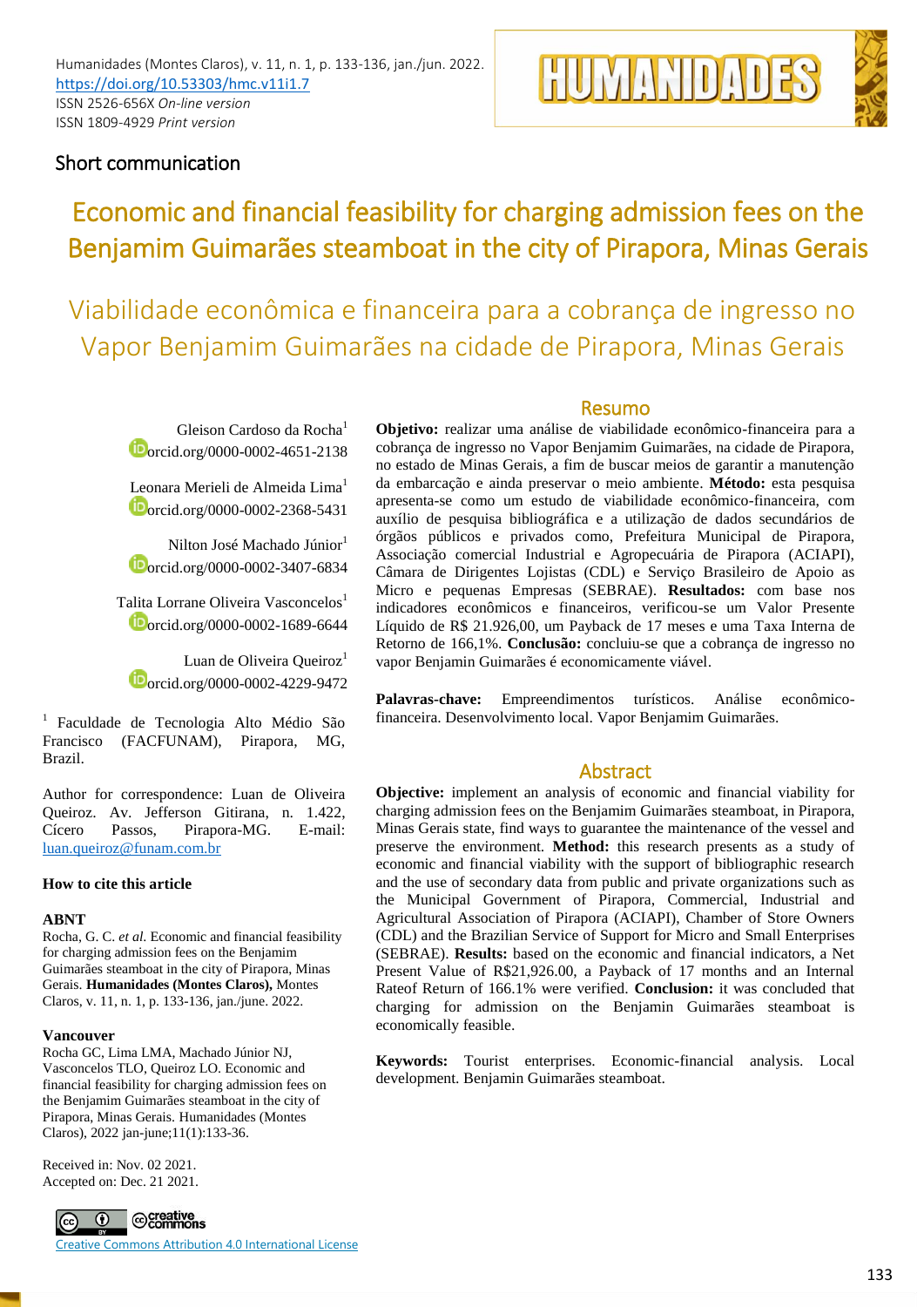Rocha GC, Lima LMA, Machado Júnior NJ, Vasconcelos TLO, Queiroz LO.

# **INTRODUCTION**

Tourism is of great importance for any Brazilian city because it can be one of the factors for the economic and social development of a given locality. According to Ramos (2017), tourism is considered one of the largest industries in the world for its relationship and interconnection with various sectors, among them, the economic, social, cultural, and environmental.

In this dynamic, Pirapora, in Minas Gerais, imposes itself, with its unique beauty, on the banks of the São Francisco River. According to Santos (2017), some potential activities related to tourism can be listed, such as carnival, boat rides on the São Francisco River, places to practice sports (rafting, canoeing and Jet Sky), fishing, the typical recipes of the region and the natural riches.

Thus, among the various possibilities of activities, a relevant question arises: what would be the most suitable tourist activities to be carried out in the city?

The most promising may be the use of the Vapor Benjamim Guimarães for visitation, since the city keeps alive the memory of the navigation of steamers on the São Francisco River (SANTOS, 2017; SILVA; MOTA, 2012). Thus, the study of economic and financial feasibility could be used to measure the potential use of the Benjamim Guimarães to generate tourism revenue and new sources of income, by strengthening and developing tourism activities.

The objective of this work is to analyze the economic and financial viability of charging admission fees to the Vapor Benjamim Guimarães, in the city of Pirapora in the state of Minas Gerais, to find ways to guarantee the maintenance of the vessel and preserve the environment.

# **METHODS**

This research is the result of a teaching activity developed in the discipline of Interdisciplinary Project V, of the Administration course of the Alto Médio São Francisco College of Technology, in 2019.

This work began with a bibliographic review of the various aspects of tourism in the North of Minas, especially Pirapora, for a precise idea and greater knowledge of the chosen theme, seeking to justify the importance of tourism and highlighting the Vapor Benjamim Guimarães as the main tourist attraction in the region. Through this analysis, bibliographic and documental research were carried out (MARCONI; LAKATOS, 1999).

In this study, secondary data from public and private organizations were used, such as the Municipal Government of Pirapora, the Commercial, Industrial and Farming Association of Pirapora (ACIAPI), and the Brazilian Support Service for Micro and Small Enterprises (SEBRAE).

After collecting all relevant information, financial indexes were constructed, such as: (i) Net Present Value (NPV): symbolizes the current economic result of the investment project; (ii) Internal Rate of Return (IRR): evaluates the potential return on investment; and (iii) Payback: measures the return time of the initial investment until the moment when the net profit equals the value of the investment (DALFIOR; SOUZA; ROCHA, 2016).

Finally, it will analyze the economic and financial feasibility of charging for admission to the Vapor Benjamim Guimarães, based on the company's performance and health, reflected in the calculation of financial ratios.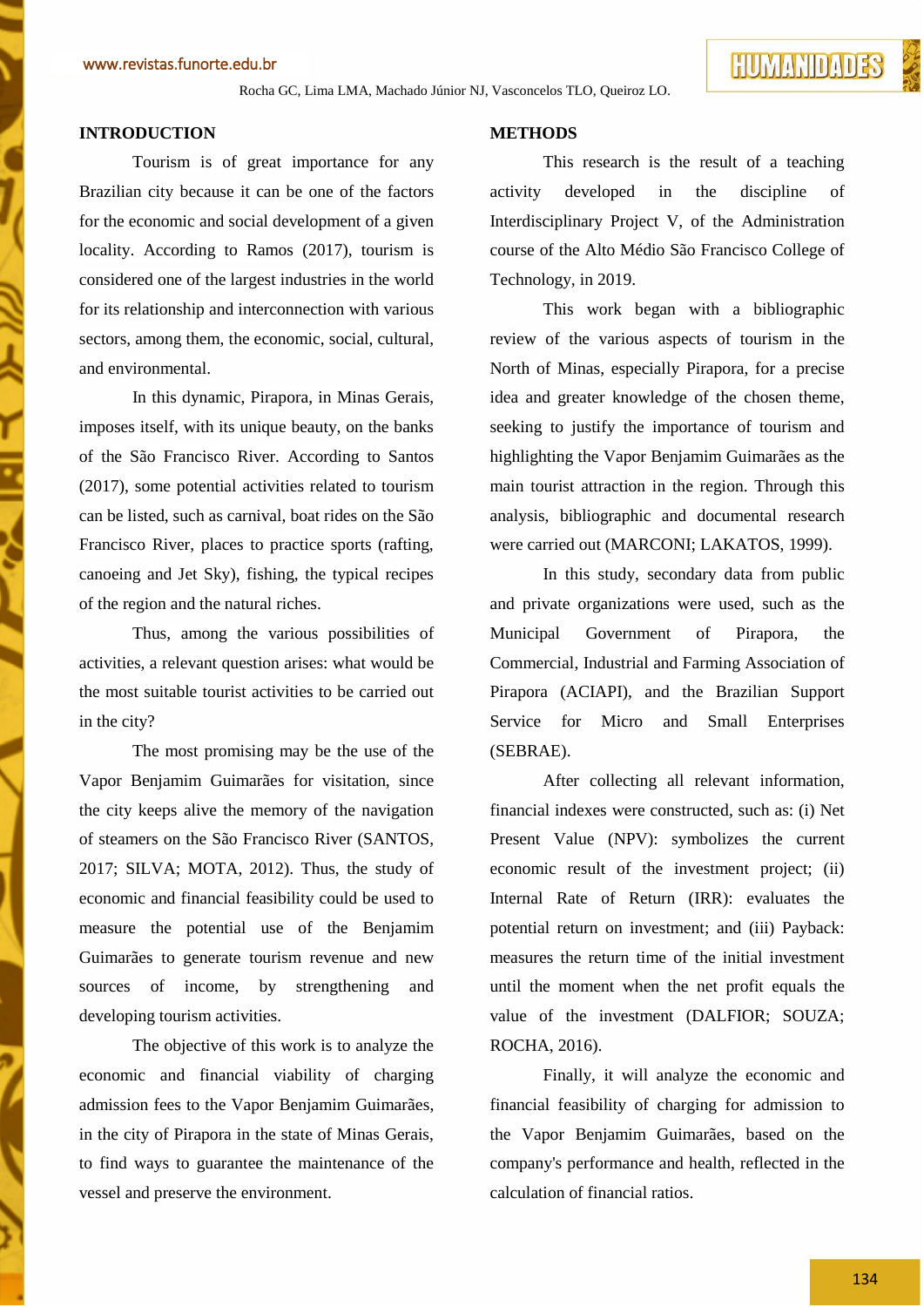# **RESULTS AND DISCUSSION**

For the study, the demand was estimated based on the average number of visitors to Benjamin Guimarães between 2011 and 2014, according to EMUTUR data cited by Santos (2017). Based on the visitation pattern, an average monthly visitation demand close to 693 visitors was obtained.

In this way, the entrance fee to visit the steamboat was calculated based on the operation costs, the profitability of the business, and the estimated demand, and was R\$15.00.

Table 1 shows the financial and economic indicators for a possible admission charge on the Vapor Benjamim Guimarães in Pirapora-MG. These indicators were elaborated based on data of investments, expenses, revenues, and potential demand to operationalize the activity.

The Net Present Value of the venture shows that the project is viable, since it is a value greater than zero, paying off the investments to be made (DALFIOR; SOUZA; ROCHA, 2016). In addition, the value is very interesting, equal to R\$ 21,926.00, indicating it is a good project.

**Table 1 -** Economic and financial indicators for charging admission fees on the Benjamim Guimarães steamer in Pirapora-MG

| Indicators calculated for 5 years |        |
|-----------------------------------|--------|
| Net Present Value - NPV (R\$)     | 21,926 |
| EBIT % (AVERAGE)                  | 4.8%   |
| PAYBACK (MONTHS)                  | 17     |
| MTIR (ANNUAL)                     | 166.1% |

Source: prepared by the authors based on information from the Municipal Government of Pirapora-MG, ACIAPI, and SEBRAE.

This is confirmed by the Internal Rate of Return. The rate for the business is high, if we consider that the recurrent capital investment rates in the market are around 12% per year, and for the project something around 166%.

The payback time is equal to 17 months. That is, before the second year, the company would have already recovered the capital. Therefore, the payback time is short, making the project attractive and viable for a 5-year operation plan.

Graph 1 shows the behavior of the company's cash flow for 5 years. It can be observed that, throughout the years, this flow becomes positive already in the 1st year of operation. The project presents a positive and stable cash flow during the first five years of operation.

**Graph 1 -** Evolution of the Discounted Cash Flow (in R\$) for charging admission fees on the Benjamim Guimarães steam locomotive in Pirapora - MG.



**Source:** elaborated by the authors based on information from the Municipal Government of Pirapora-MG, ACIAPI and SEBRAE

# **CONCLUSION**

In this work, the economic-financial feasibility study was approached as a tool for analyzing possible data for ventures in tourism.

With the information from the financial and economic indicators, it was observed that there is economic and financial viability for the implementation of the project, which provides for the collection of tickets on the Vapor Benjamin Guimarães, the main tourist attraction, which is in the city of Pirapora-MG.